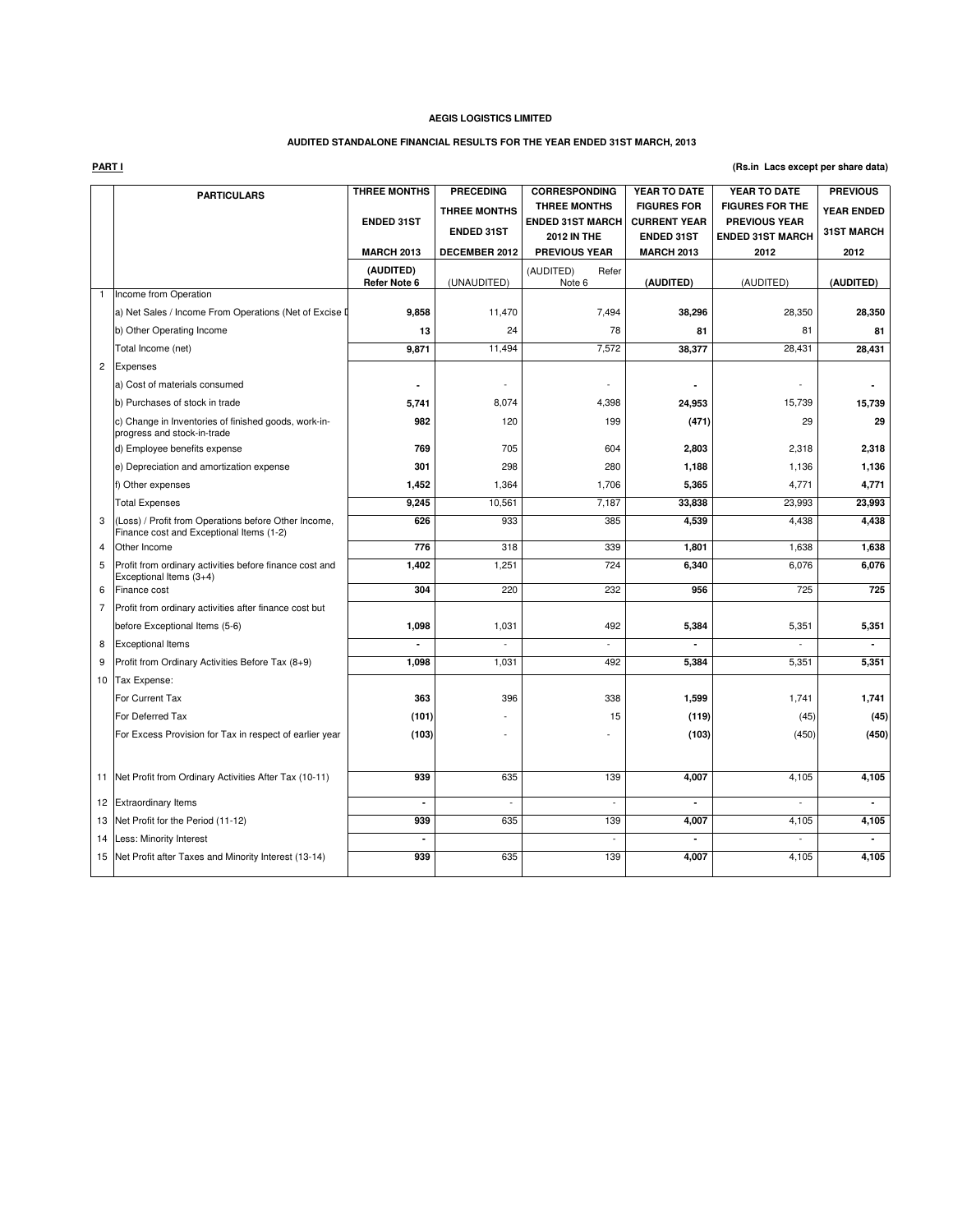# **AUDITED STANDALONE FINANCIAL RESULTS FOR THE YEAR ENDED 31ST MARCH, 2013**

# **PART I**

# **(Rs.in Lacs except per share data)**

|    | <b>PARTICULARS</b>                                                                                                          | <b>THREE MONTHS</b>       | <b>PRECEDING</b>                         | <b>CORRESPONDING</b>                                                 |       | YEAR TO DATE                                                   | YEAR TO DATE                                                              | <b>PREVIOUS</b>                        |
|----|-----------------------------------------------------------------------------------------------------------------------------|---------------------------|------------------------------------------|----------------------------------------------------------------------|-------|----------------------------------------------------------------|---------------------------------------------------------------------------|----------------------------------------|
|    |                                                                                                                             | <b>ENDED 31ST</b>         | <b>THREE MONTHS</b><br><b>ENDED 31ST</b> | <b>THREE MONTHS</b><br><b>ENDED 31ST MARCH</b><br><b>2012 IN THE</b> |       | <b>FIGURES FOR</b><br><b>CURRENT YEAR</b><br><b>ENDED 31ST</b> | <b>FIGURES FOR THE</b><br><b>PREVIOUS YEAR</b><br><b>ENDED 31ST MARCH</b> | <b>YEAR ENDED</b><br><b>31ST MARCH</b> |
|    |                                                                                                                             | <b>MARCH 2013</b>         | DECEMBER 2012                            | <b>PREVIOUS YEAR</b>                                                 |       | <b>MARCH 2013</b>                                              | 2012                                                                      | 2012                                   |
|    |                                                                                                                             | (AUDITED)<br>Refer Note 6 | (UNAUDITED)                              | (AUDITED)<br>Note 6                                                  | Refer | (AUDITED)                                                      | (AUDITED)                                                                 | (AUDITED)                              |
| 16 | Paid-up Equity Share Capital                                                                                                | 3,340                     | 3,340                                    |                                                                      | 3,340 | 3,340                                                          | 3,340                                                                     | 3,340                                  |
| 17 | (Face Value of Rs.10/- each)<br>Reserves Excluding Revaluation Reserves as per<br>Balance Sheet of previous accounting year |                           |                                          |                                                                      |       | 28,965                                                         | 26,423                                                                    | 26,423                                 |
|    | Debenture Redemption Reserve                                                                                                |                           |                                          |                                                                      | 750   | 750                                                            | 750                                                                       | 750                                    |
|    | Earnings Per Share (EPS) before / after Extraordinary<br>items (Rs.) Basic & Diluted (not annualized)                       | 2.81                      | 1.90                                     |                                                                      | 0.42  | 12.00                                                          | 12.29                                                                     | 12.29                                  |

See accompanying notes to the financial results

|              | <b>PART II</b>                               |                           |                      |                                                |                                           |                                                |                   |
|--------------|----------------------------------------------|---------------------------|----------------------|------------------------------------------------|-------------------------------------------|------------------------------------------------|-------------------|
|              | <b>PARTICULARS</b>                           | <b>THREE MONTHS</b>       | <b>PRECEDING</b>     | <b>CORRESPONDING</b>                           | YEAR TO DATE                              | YEAR TO DATE                                   | <b>PREVIOUS</b>   |
|              |                                              | <b>ENDED 31ST</b>         | <b>THREE MONTHS</b>  | <b>THREE MONTHS</b><br><b>ENDED 31ST MARCH</b> | <b>FIGURES FOR</b><br><b>CURRENT YEAR</b> | <b>FIGURES FOR THE</b><br><b>PREVIOUS YEAR</b> | <b>YEAR ENDED</b> |
|              |                                              |                           | <b>ENDED 31ST</b>    | <b>2012 IN THE</b>                             | <b>ENDED 31ST</b>                         | <b>ENDED 31ST MARCH</b>                        | <b>31ST MARCH</b> |
|              |                                              | <b>MARCH 2013</b>         | <b>DECEMBER 2012</b> | <b>PREVIOUS YEAR</b>                           | <b>MARCH 2013</b>                         | 2012                                           | 2012              |
|              |                                              | (AUDITED)<br>Refer Note 6 | (UNAUDITED)          | (AUDITED)<br>Refer<br>Note 6                   | (UNAUDITED)                               | (UNAUDITED)                                    | (AUDITED)         |
| A            | <b>PARTICULARS OF SHAREHOLDING</b>           |                           |                      |                                                |                                           |                                                |                   |
| $\mathbf{1}$ | Public Shareholding                          |                           |                      |                                                |                                           |                                                |                   |
|              | Number of Shares                             | 12,547,640                | 12,547,640           | 12,547,640                                     | 12,547,640                                | 12,547,640                                     | 12,547,640        |
|              | Percentage of Shareholding                   | 38%                       | 38%                  | 38%                                            | 38%                                       | 38%                                            | 38%               |
| 2            | Promoters and Promoters Group Shareholding   |                           |                      |                                                |                                           |                                                |                   |
|              | a) Pledged/Encumbered                        |                           |                      |                                                |                                           |                                                |                   |
|              | - Number of shares                           |                           |                      |                                                |                                           |                                                |                   |
|              | Percentage of shares (as a % of the total    |                           |                      |                                                |                                           |                                                |                   |
|              | shareholding of promoter and promoter group) |                           |                      |                                                |                                           |                                                |                   |
|              | Percentage of shares (as a % of the total    |                           |                      |                                                |                                           |                                                |                   |
|              | share capital of the company)                |                           |                      |                                                |                                           |                                                |                   |
|              | b) Non-Encumbered                            |                           |                      |                                                |                                           |                                                |                   |
|              | - Number of shares                           | 20852360                  | 20852360             | 20852360                                       | 20852360                                  | 20852360                                       | 20852360          |
|              | Percentage of shares (as a % of the total    | 100%                      | 100%                 | 100%                                           | 100%                                      | 100%                                           | 100%              |
|              | shareholding of promoter and promoter group) |                           |                      |                                                |                                           |                                                |                   |
|              | Percentage of shares (as a % of the total    | 62%                       | 62%                  | 62%                                            | 62%                                       | 62%                                            | 62%               |
|              | share capital of the company)                |                           |                      |                                                |                                           |                                                |                   |
|              |                                              |                           |                      |                                                |                                           |                                                |                   |

| THREE MONTHS ENDED 31ST<br><b>MARCH, 2013</b> |
|-----------------------------------------------|
| (NUMBERS)                                     |
|                                               |
|                                               |
|                                               |
|                                               |
|                                               |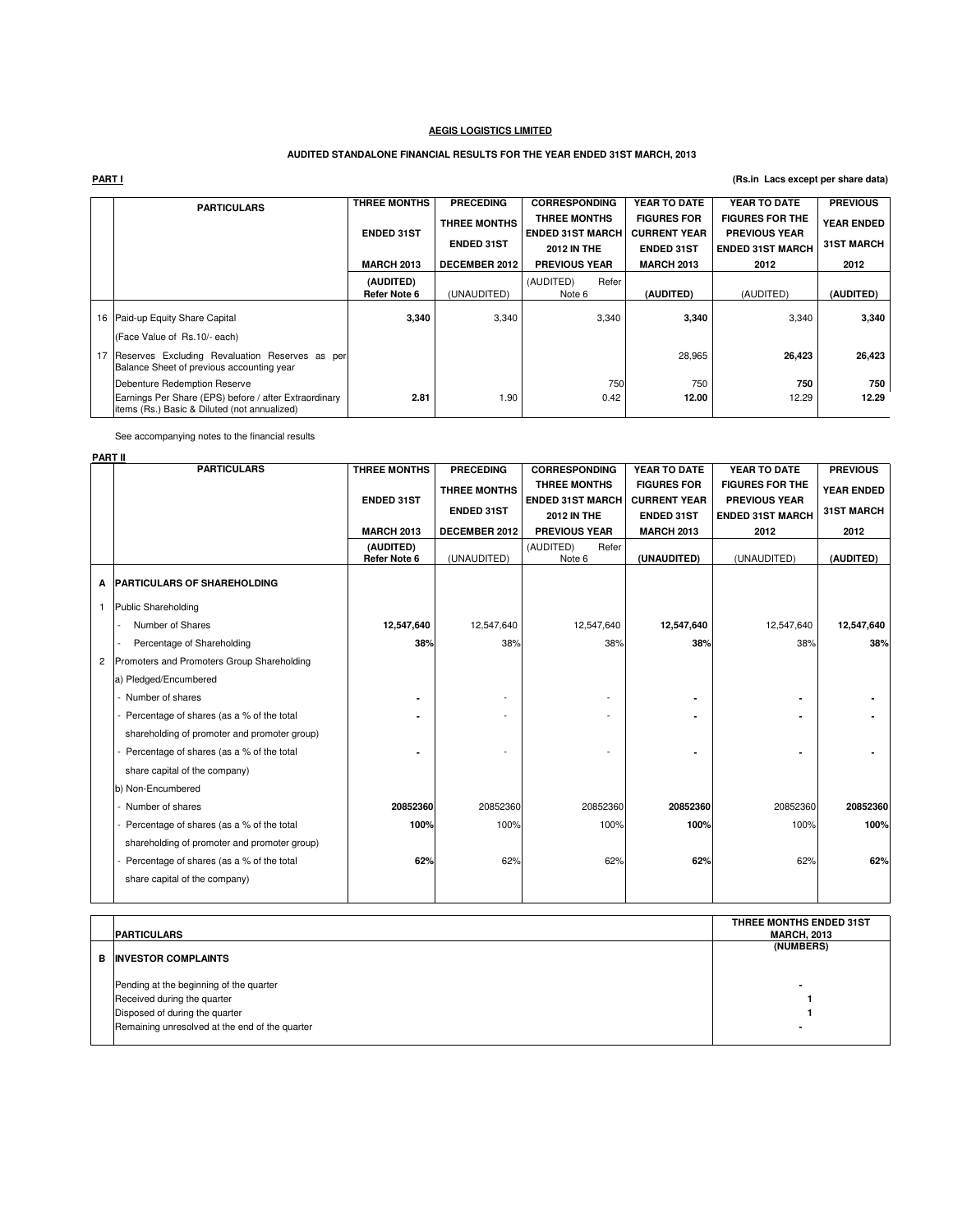#### **AUDITED STANDALONE FINANCIAL RESULTS FOR THE YEAR ENDED 31ST MARCH, 2013**

**PARTICULARS (AUDITED) Refer Note 6** (UNAUDITED) (AUDITED) Refer Note 6 **(AUDITED)** (AUDITED) **(AUDITED) Segment Revenue** Liquid Terminal Division **1,867** 1,681 2,026 **7,546** 6,463 6,463 Gas Terminal Division **8,004** | 9,468 | 5,891 | 21,968 | 21,968 | 21,968 **Net Sales / Income from Operations <b>9,871** 11,494 7,572 38,377 28,431 28,431 28,431  **- - - - - - Segment Results Profit / (Loss) before Tax & Interest** Liquid Terminal Division **690** 528 983 **3,322** 2,962 2,962 Gas Terminal Division **653** | 657 | 140 | **3,842 |** 3,512 | 3,512 **5.474 1,343 1,640 1,640 668 7,164 6,474 6,474 6,474** 6,474 6,474 6,474 6,474 6,474 6,474 6,474 6,474 6,474 6,474 **Less**: Finance Cost **304** 232 220 **956** 725 725 Other un-allocable expenditure (net) **154** 154 **126** 126 1646 1,124 1,124 1,124 1,124 1,124 Add : Interest Income **213** 182 405 **822** 726 726 **Total Profit / (Loss) Before Tax 1,098** 1,031 492 5,384 5,351 5,351 5,351 5,351 **Capital Employed** (Segment Assets Less Segment Liabilities) Liquid Terminal Division **14,246** 10,699 13,249 **14,246** 10,699 10,699 Gas Terminal Division **6.480 6.480 6.480 6.337 6.568 6.480 6.480 6.480 6.480 6.480 6.480 Total 20,583** 19,817 17,179 **20,583** 20,583 17,179 17,179 17,179 **CORRESPONDING THREE MONTHS ENDED 31ST MARCH 2012 IN THE PREVIOUS YEAR YEAR TO DATE FIGURES FOR CURRENT YEAR ENDED 31ST MARCH 2013 THREE MONTHS ENDED 31ST MARCH 2013 PRECEDING THREE MONTHS ENDED 31ST DECEMBER 2012 YEAR TO DATE FIGURES FOR THE PREVIOUS YEAR ENDED 31ST MARCH 2012 PREVIOUS YEAR ENDED 31ST MARCH 2012**

**(Rs.in Lacs )**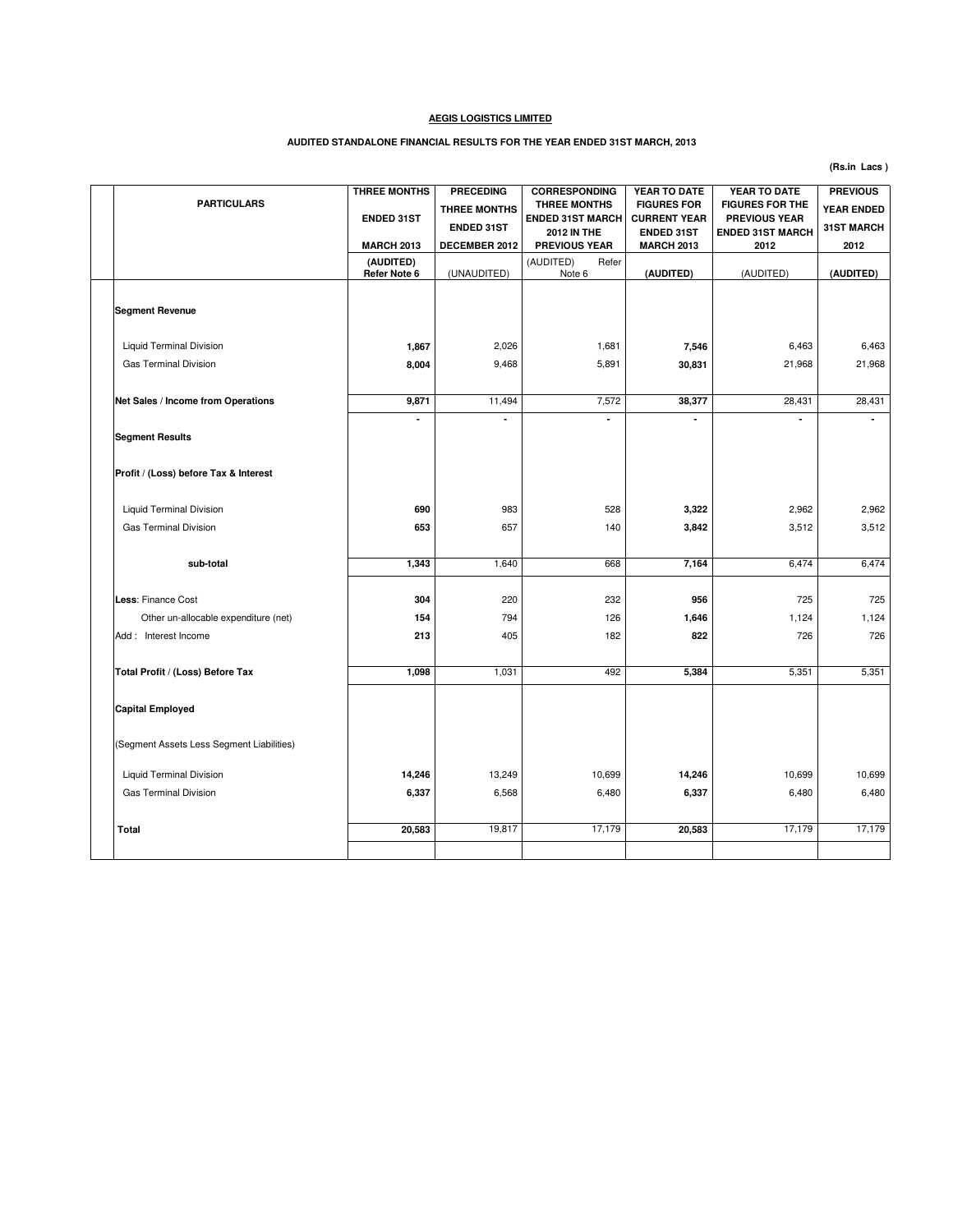**STATEMENT OF AUDITED ASSETS AND LIABILITIES AS AT 31ST MARCH, 2013**

| <b>Standalone Statement of Assets and Liabilities</b>            | As at         | As at          |  |
|------------------------------------------------------------------|---------------|----------------|--|
|                                                                  | (Current year | (previous year |  |
| <b>Particulars</b>                                               | end)          | end)           |  |
|                                                                  | (31/03/2013)  | (31/03/2012)   |  |
| <b>EQUITY AND LIABILITIES</b><br>A                               |               |                |  |
|                                                                  |               |                |  |
| 1 Shareholders' funds                                            |               |                |  |
| (a) Share capital                                                | 3,340         | 3,340          |  |
| (b) Reserves and surplus                                         | 28,965        | 26,423         |  |
| (c) Money received against share warrants                        |               |                |  |
| Sub-total - Shareholders' funds                                  | 32.305        | 29.763         |  |
|                                                                  |               |                |  |
| 2 Share application money pending allotment                      |               |                |  |
|                                                                  |               |                |  |
| 3 Minority interest *                                            |               |                |  |
| <b>Non-current liabilities</b><br>4                              |               |                |  |
| (a) Long-term borrowings                                         | 8,214         | 3,961          |  |
| (b) Deferred tax liabilities (net)                               | 1,801         | 1,920          |  |
| (c) Other long-term liabilities                                  | 631           | 672            |  |
| (d) Long-term provisions                                         | 414           | 313            |  |
| Sub-total - Non-current liabilities                              | 11,060        | 6.866          |  |
|                                                                  |               |                |  |
| <b>Current liabilities</b><br>5                                  |               |                |  |
| (a) Short-term borrowings                                        | 5,003         | 3,919          |  |
| (b) Trade payables                                               | 2,850         | 2,145          |  |
| (c) Other current liabilities                                    | 2,224         | 1,982          |  |
| (d) Short-term provisions                                        | 971           | 986            |  |
| Sub-total - Current liabilities                                  | 11,048        | 9,032          |  |
|                                                                  |               |                |  |
| <b>TOTAL - EQUITY AND LIABILITIES</b>                            | 54,413        | 45,661         |  |
| в<br><b>ASSETS</b>                                               |               |                |  |
|                                                                  |               |                |  |
| 1<br><b>Non-current assets</b>                                   |               |                |  |
| (a) Fixed assets                                                 | 20,743        | 14,336         |  |
| (b) Goodwill on consolidation *                                  |               |                |  |
| (c) Non-current investments                                      | 11,694        | 10,696         |  |
| (d) Deferred tax assets (net)                                    |               | 5,937          |  |
| (e) Long-term loans and advances<br>(f) Other non-current assets | 8,387<br>57   | 66             |  |
| Sub-total - Non-current assets                                   | 40,881        | 31,035         |  |
|                                                                  |               |                |  |
| 2<br><b>Current assets</b>                                       |               |                |  |
| (a) Current investments                                          | 518           | 1,331          |  |
| (b) Inventories                                                  | 1,251         | 823            |  |
| (c) Trade receivables                                            | 2,925         | 3,141          |  |
| (d) Cash and cash equivalents                                    | 6,816         | 7,375          |  |
| (e) Short-term loans and advances                                | 1,394         | 1,496          |  |
| (f) Other current assets                                         | 628           | 460            |  |
| Sub-total - Current assets                                       | 13,532        | 14,626         |  |
| <b>TOTAL - ASSETS</b>                                            | 54,413        | 45,661         |  |

\* Applicable in the case of consolidated statement of assets and liabilities.